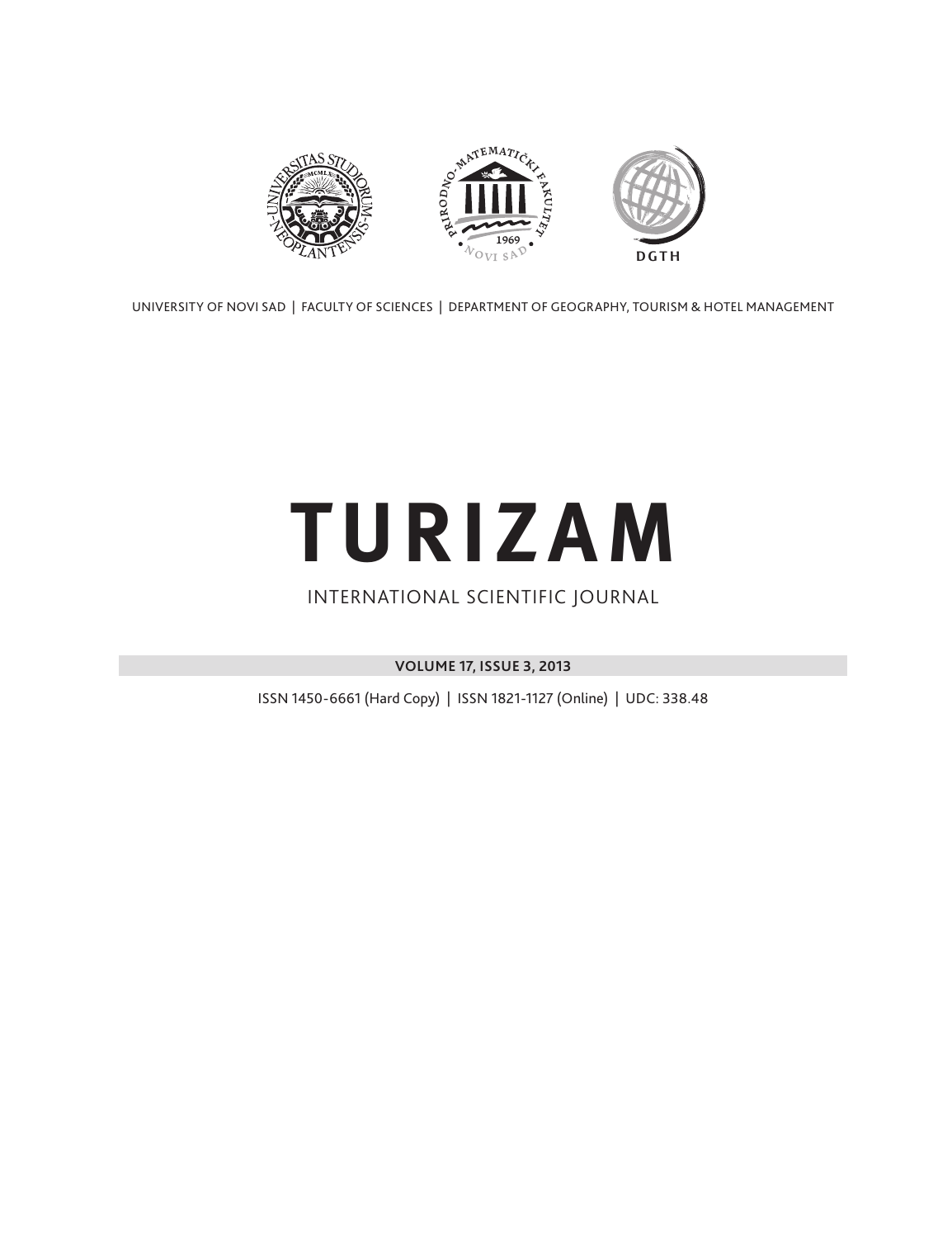#### **EDITOR IN CHIEF**

Tatjana Pivac, PhD, assistant professor

#### **TECHNICAL EDITORS**

Vladimir Stojanović, PhD associate professor

Vanja Dragićević, PhD, assistant professor

Uglješa Stankov, PhD, assistant professor

Miroslav Vujičić, assistant

#### **EDITORIAL OFFICE**

Faculty of Science, Department of Geography, Tourism and Hotel Management Trg Dositeja Obradovića 3, 21000 Novi Sad, Serbia, tel. +381 21 450-105; fax +381 21 459-696 turizam@dgt.uns.ac.rs, http://www.dgt.uns.ac.rs/turizam/engindex.htm

#### **LIST OF EDITORS**

Andriela Vitić - Cvetković University of Montenegro, Faculty of Tourism and Hotel Management, Kotor, Montenegro

Bente Haug Høgskolen i Finnmark, Finnmark University College, Norway

Catalina Ancuta Department of Geography, West University of Timisoara, Romania

Cheng Soo May Institute for Tourism Studies, Colina de-Mong Ha, Macau SAR, China

Dan Knox School of Arts, Design, Media and Culture, University of Sunderland, United Kingdom

Dobrica Jovičić University of Belgrade, Geographical Faculty, Belgrade, Serbia

Dragica Tomka The Faculty of Sports and Tourism, Novi Sad, Serbia

#### Elena Matei

Department of Human And Economic Geography, Faculty of Geography, University of Bucharest, Bucharest, Romania

Evangelos Christou University of the Aegean, Department of Business Administration, Chios, Greece

#### **PRINTED BY**

www.stojkov.rs

#### **CIRCULATION**

300

Jasmina Gržinić Juraj Dobrila University of Pula, Department of Economics and Tourism "Dr. Mijo Mirković", Pula, Croatia

Jung Sungchae Department of Tourism Management, Honam University, Korea

Klodiana Gorica University of. Tirana, Faculty of Economics, Tirana, Albania

Konstantinos Andriotis Cyprus University of Technology, Department of Hotel and Tourism Management, Faculty of Management and Economics

Larry Dwyer School of Marketing, Australian School of Business, University of New South Wales, Australia

Muzaffer Uysal Virginia Polytechnic Institute and State University, Pamplin College of Business, Department of Hospitality and Tourism Management, Blacksburg, Virginia, USA

Olga Hadžić Faculty of Sciences, Novi Sad, Serbia

Snežana Štetić The College of Tourism, Belgrade, Serbia

Zoran Ivanović University of Rijeka, Faculty of Tourism an Hotel Management, Opatija, Croatia

Lenko Uravić Juraj Dobrila University of Pula, Department of Economics and Tourism "Dr. Mijo Mirković", Pula, Croatia

Tea Golja Juraj Dobrila University of Pula, Department of Economics and Tourism "Dr. Mijo Mirković", Pula, Croatia

Ali Bakir Buckinghamshire New University Buckinghamshire, England

Eugenia Wickens Buckinghamshire New University Buckinghamshire, England

Igor Jurinčič

University of Primorska, Faculty of Tourism Studies Portorož – Turistica Portoroz, Slovenia

Damir Demonja, PhD Institute for Development and International Relations, IRMO Zagreb, Croatia

Tanja Mihalič Faculty of Economics, University of Ljubljana (FELU)

Miljenko Brekalo The Institute of Social Sciences Ivo Pilar Zagreb, Croatia